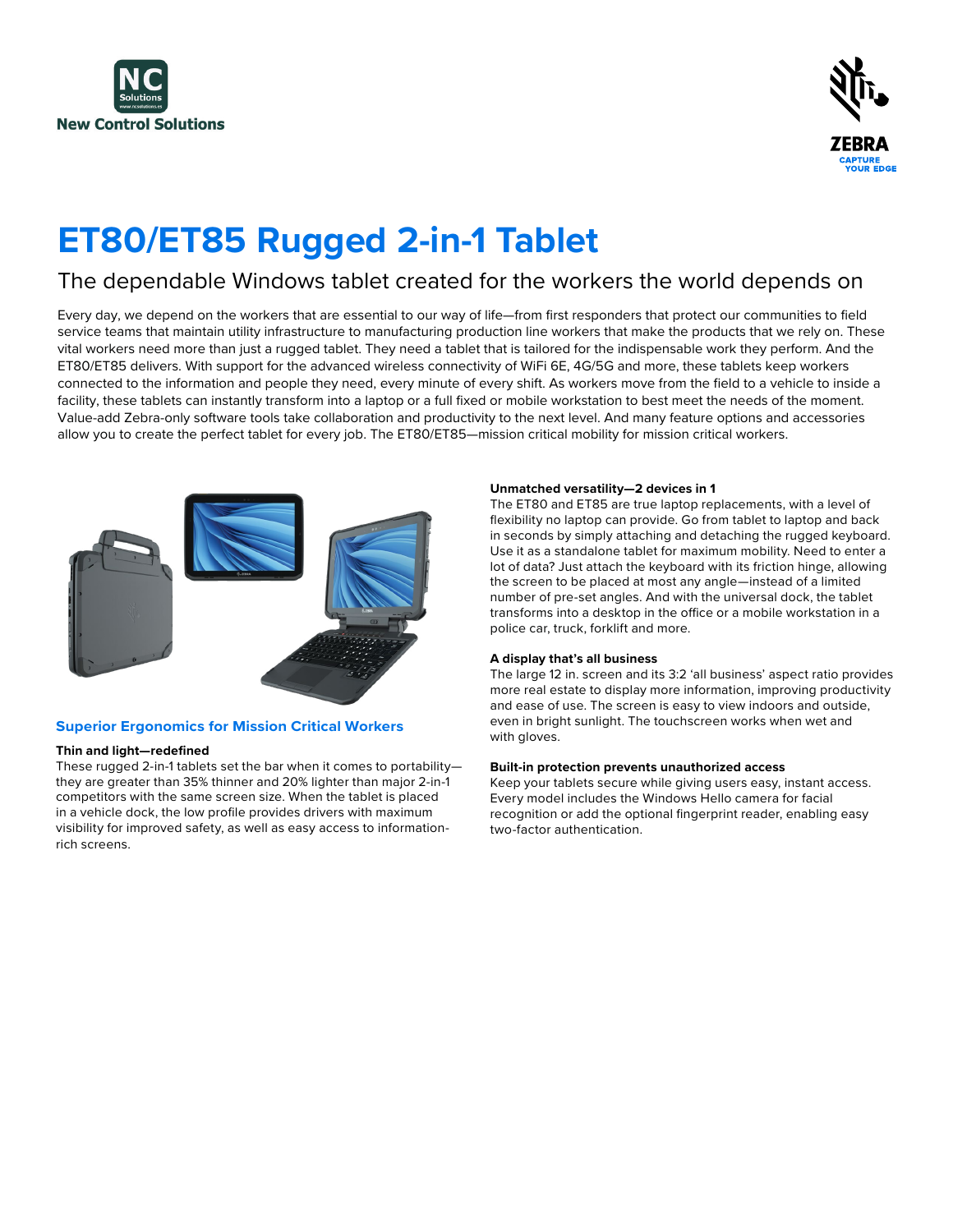**Tailor your tablets for every user with a full family of accessories**

Make backroom management easier with 4-slot auxiliary battery chargers. Create a mobile workstation in vehicles and forklifts or a desktop in the office with the universal docking solution that accommodates tablet and laptop modes. Add a rugged boot to boost durability. A shoulder strap and a handle can make life easier out in the field. An adapter adds an Ethernet and serial port—no tools required. And two expansion backs with an optional kickstand allow you to add an auxiliary secondary battery slot for double-shift power, plus either a rotating hand strap or a Common Access Card (CAC) reader for government-grade data security.

#### **The Most Advanced Features and the Latest Technologies**

#### **The most advanced wireless connections**

When it comes to wireless connectivity, the ET80 and ET85 have it all—all the latest wireless technologies. You get the fastest WiFi, cellular and Bluetooth speeds with support for WiFi 6E<sup>2</sup>, 4G/5G and Bluetooth 5.1. With support for the new Citizens Broadband Radio Service (CBRS)<sup>1</sup>, companies can enable private LTE networks that provide cost-effective wireless connectivity in the largest facilities indoors and outside. Public safety network certification provides first responders with a connection they can count on. Workers can always find the best path to the next location with robust optional GPS. And workers get consistently superior wireless services even in vehicles with the WiFi, cellular and GPS antenna passthroughs.

#### **Designed to the latest rugged standards**

Accidents happen. That's why the ET80 and ET85 are built to deliver reliable operation despite the inevitable drops. Are your workers out in dusty areas? No problem, these tablets are dust tight. If they are dropped in the mud, just hose them off—even if the ports are open. The fanless thermal design is ideal for manufacturing clean rooms and other contaminant sensitive areas—and improves sealing. And with Class 1 Division 2 certification, you can configure the ET80 and ET85 for safe use when flammable hazardous materials are present.

#### **World-class data capture**

The best-in-class 13 MP rear color camera with flash captures high resolution images to document just about anything—from vehicle damage resulting from a traffic accident to the condition of a wound to a fallen tree on a power line or a machine on the production line in need of repair. The optional integrated scanner delivers firsttime every-time capture of barcodes, even if they are damaged, scratched or poorly printed. And the scanner is thoughtfully located in the bottom right corner, allowing officers to easily scan driver's licenses when the tablet is docked in the vehicle.

#### **Superior audio**

The tablets offer dual speakers, plus four noise cancelling microphones in the front and back that strip out background noise. So whether you're on a push-to-talk or video call, dictating notes or using voice commands to perform a wide variety of actions on the tablet, you, your callers and your tablet will always hear every word.

**The ultimate processing power for the ultimate user experience**

Intel's 11th generation processors provide a generational leap in application performance, boosting productivity.

#### **Zebra Mobility and DataCapture DNA**

**Seamless push-to-talk communication and secure text messaging** Make your team even tighter with Workforce Connect's enterpriseclass push-to-talk and text messaging features. Workers can talk to an individual or a team with the press of a button, whether they are inside your facility, in the field or in a vehicle. And secure text messaging includes visibility into which workers are available to respond, worker location and a complete log of all text messages for all workers.

#### **Ingenious battery technology**

The PowerPrecision+ batteries provide a wealth of information that can be viewed right on the tablet. Visibility into critical battery health metrics helps ensure that workers have battery power they can count on, every shift, every day.

#### **Scanner configuration and data integration made easy**

Automatically detect and easily configure the scanner in your ET80 and ET85 tablets with 123Scan, an easy to use tool that allows even first time users to get your scanners up and running quickly. And the ability to format barcode data for your application makes it easy to integrate scanning into any workflow, eliminating data entry errors.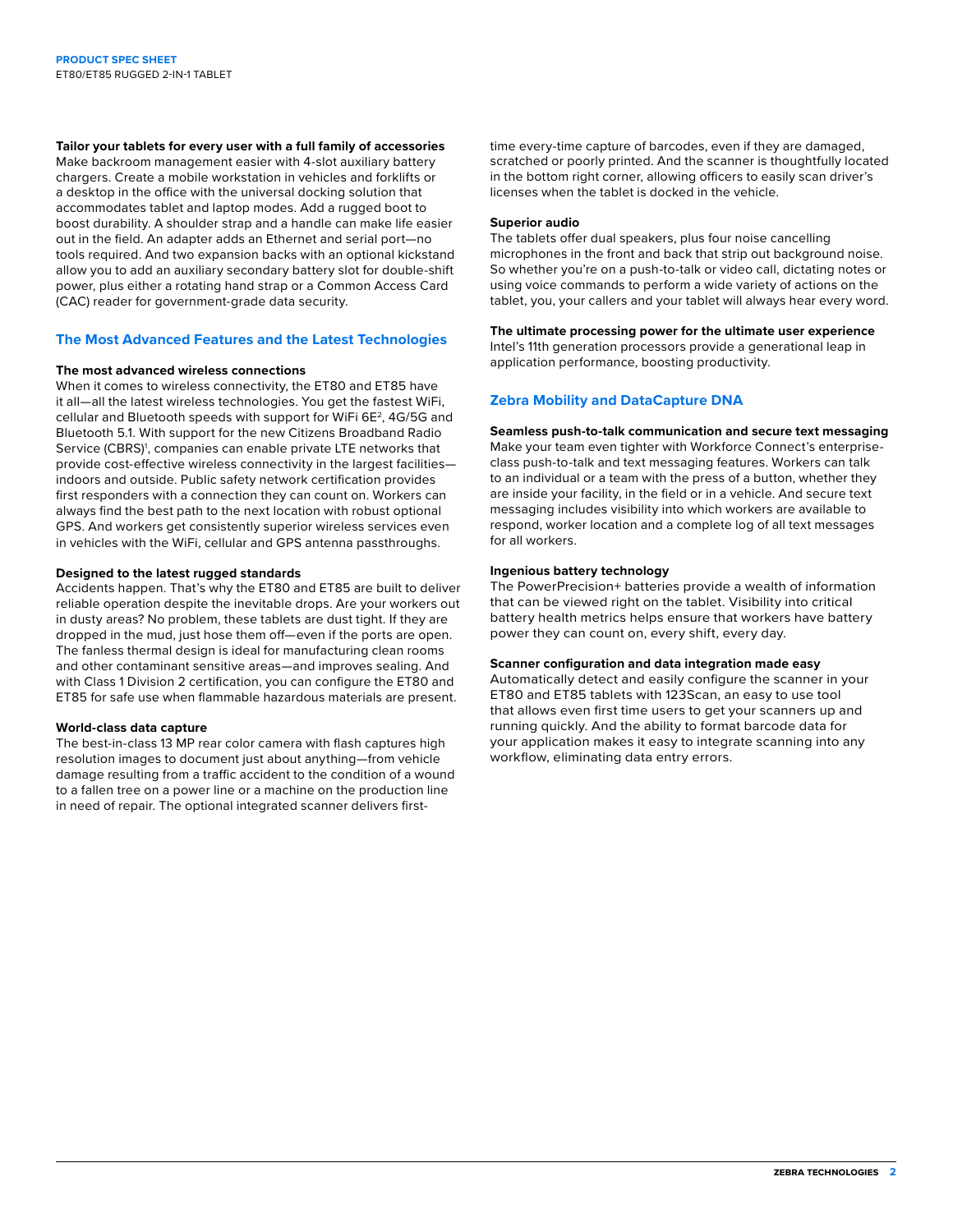## **Specifications**

| <b>Physical Characteristics</b>                |                                                                                                                                                                                                                                                                                                                                                                                             |  |
|------------------------------------------------|---------------------------------------------------------------------------------------------------------------------------------------------------------------------------------------------------------------------------------------------------------------------------------------------------------------------------------------------------------------------------------------------|--|
| <b>Form Factor</b>                             | 2-in-1 rugged tablet with friction hinge rugged<br>keyboard option (up to 120° opening angle)                                                                                                                                                                                                                                                                                               |  |
| <b>Dimensions</b>                              | Tablet: 12.1 in. W x 8.9 in. L x 0.6 in. H<br>308 mm W x 225 mm L x 16 mm H<br>Tablet with keyboard: 12.1 in. W x 9.6 in. x 1.1 in. H<br>308 mm W x 244 mm L x 29 mm H                                                                                                                                                                                                                      |  |
| Weight                                         | Tablet (with standard battery): 2.8 lbs/1.3 kg<br>Keyboard: 1.85 lbs/0.84 kg                                                                                                                                                                                                                                                                                                                |  |
| Display                                        | 12 in. 3:2 QHD (2160 x 1440) - 800 nits<br>Sunlight readable<br>Corning Gorilla Glass<br>Anti-reflective (AR)/Anti-Smudge screen treatment<br>Night-vision mode                                                                                                                                                                                                                             |  |
| <b>Touchpanel</b>                              | Capacitive 10-point multi-touch; Glove and Wet<br>modes; MPP 2.0 active pen compatible                                                                                                                                                                                                                                                                                                      |  |
| <b>SIM Slots</b>                               | ET85 configurations only: Two SIM: (1) Nano SIM<br>(4FF) and (1) eSIM                                                                                                                                                                                                                                                                                                                       |  |
| <b>Interface Ports and</b><br><b>Expansion</b> | (1) USB-C USB 3.2 Gen2, USB-PD charging, USB<br>DisplayPort<br>(2) USB 3.2 Gen2 Type A ports<br>Expansion connector for available 10/100/1000<br>Ethernet and DB9 true serial ports<br>WWAN, WLAN and GNSS Antenna pass through<br>Keyboard and docking connectors<br>Optional docking solution may be configured with:<br>(4) USB Type A<br>(2) HDMI Type A<br>(3) Ethernet RJ45; power in |  |
| <b>Notifications</b>                           | Charging, camera and battery indicators                                                                                                                                                                                                                                                                                                                                                     |  |
| Audio                                          | Stereo front facing speakers; (2) front facing<br>microphones; (2) rear facing microphones; audio<br>headset supported in USB-C and USB-A ports                                                                                                                                                                                                                                             |  |
| <b>Buttons</b>                                 | Volume up/down button; power on/off button;<br>barcode scanner button (user definable in<br>configurations without the barcode reader)                                                                                                                                                                                                                                                      |  |
| Keyboard                                       | Available detachable friction hinge rugged<br>keyboard with standard sized keys; precision<br>multitouch touchpad with two physical click<br>buttons; adjustable color backlighting; waterproof<br>IP65; (6) programmable keys including emergency<br>key                                                                                                                                   |  |
| <b>Performance Characteristics</b>             |                                                                                                                                                                                                                                                                                                                                                                                             |  |
| CPU                                            | 11th generation Intel® Core™ i7-1180G7 vPro(R)<br>processor<br>11th generation Intel® Core™ i5-1140G7 vPro(R)<br>processor<br>11th generation Intel® Core™ i5-1130G7 processor                                                                                                                                                                                                              |  |
| <b>Operating System</b>                        | Windows® 10 Professional 64-bit<br>Windows® 10 IoT Enterprise 64-bit <sup>2</sup>                                                                                                                                                                                                                                                                                                           |  |
| Memory                                         | 8 GB or 16 GB LPDDR4x-4266                                                                                                                                                                                                                                                                                                                                                                  |  |
| Storage                                        | 128 GB, 256 GB or 512 GB tool-less user<br>removable PCIe SSD                                                                                                                                                                                                                                                                                                                               |  |
| <b>User Environment</b>                        |                                                                                                                                                                                                                                                                                                                                                                                             |  |
| <b>Operating Temp.</b>                         | -4° F to 140° F/-20° C to 60° C                                                                                                                                                                                                                                                                                                                                                             |  |
| Storage Temp.                                  | -22° F to 158° F/-30° C to 70° C                                                                                                                                                                                                                                                                                                                                                            |  |
| Humidity                                       | 5% to 95% non-condensing                                                                                                                                                                                                                                                                                                                                                                    |  |

| User Environment (continued)                               |                                                                                                                                                                                                                                                                                                                                       |  |
|------------------------------------------------------------|---------------------------------------------------------------------------------------------------------------------------------------------------------------------------------------------------------------------------------------------------------------------------------------------------------------------------------------|--|
| <b>Drop Specifications</b>                                 | MIL-STD-810H drop to plywood over concrete<br>Standard: 4 ft./1.2 m                                                                                                                                                                                                                                                                   |  |
|                                                            | With optional rugged boot: 5 ft./1.5 m<br>With keyboard: 3 ft./0.9 m                                                                                                                                                                                                                                                                  |  |
| Sealing                                                    | IEC 60529 Clause 13.4 enclosures; IP65 for tablet<br>with ports open, keyboard and dock                                                                                                                                                                                                                                               |  |
| Vibration                                                  | Operational: MIL-STD-810H 514.8 Composite<br>Wheel; Non-Operating: MIL-STD-810H 514.8 E-1                                                                                                                                                                                                                                             |  |
| Electromagnetic<br>Compatibility                           | MIL-STD 461G; EN 55032; EN 55024                                                                                                                                                                                                                                                                                                      |  |
| <b>Thermal Shock</b>                                       | MIL-STD-810H 503.7 -4° F to 140° F/-20° C to 60°<br>C (operating); -22° F to 158° F/-30° C to 70° C<br>(non-operating)                                                                                                                                                                                                                |  |
| <b>Electrostatic Discharge</b>                             | IEC61000-4-2; ± 15kV air discharge; ± 8 kV contact                                                                                                                                                                                                                                                                                    |  |
| Shock                                                      | MIL-STD-810H Method 516.8, Procedure I; 20 g<br>operating, 40 g non-operating                                                                                                                                                                                                                                                         |  |
| <b>Solar Radiation</b>                                     | MII-STD 810H 505.7                                                                                                                                                                                                                                                                                                                    |  |
| <b>Contamination by Fluids</b>                             | MIL-STD-810H, Method 504.3                                                                                                                                                                                                                                                                                                            |  |
| <b>Approved Cleaning and</b><br><b>Disinfecting Agents</b> | Mild dish soap, 70% Isopropyl Alcohol solution,<br>0.5-3% Hydrogen Peroxide solution, 1:10 Diluted<br>5.5% Bleach (Sodium Hypochlorite) solution <sup>3</sup>                                                                                                                                                                         |  |
| <b>Hazardous Location</b><br><b>Certification</b>          | C1D2 configurations compatible with keyboard<br>available <sup>6</sup>                                                                                                                                                                                                                                                                |  |
| <b>Certifications</b>                                      | EPEAT, Energy Star, EU CoC                                                                                                                                                                                                                                                                                                            |  |
| <b>Vehicle certifications</b>                              | E-Mark Europe 12V system ECE Regulation No.10<br>Rev 6 (Tablet with keyboard in docking station)<br>No external DC to DC converter required for 12 volt<br>automobile systems                                                                                                                                                         |  |
| Power                                                      |                                                                                                                                                                                                                                                                                                                                       |  |
| <b>Battery</b>                                             | 5180 mAhr, 7.7V rechargeable Li-Polymer; user<br>replaceable (39.8 Whr)<br>Time to full charge 2.5 hours<br>Optional hot swappable 3400mAh, 7.6V (25.8 Whr)<br>secondary battery (expansion back required)<br>Operation: 11 hours (17 hours with auxiliary<br>battery) <sup>4</sup><br>45W USB-PD (type C) AC adapter sold separately |  |
| <b>Sensors</b>                                             |                                                                                                                                                                                                                                                                                                                                       |  |
| Ambient Light Sensor                                       | Automatically adjusts display attributes and<br>keyboard backlight                                                                                                                                                                                                                                                                    |  |
| Magnetometer                                               | 3-axis e-compass                                                                                                                                                                                                                                                                                                                      |  |
| <b>Motion Sensor</b>                                       | 3-axis gyroscope; 3-axis accelerometer                                                                                                                                                                                                                                                                                                |  |
| Data Capture                                               |                                                                                                                                                                                                                                                                                                                                       |  |
| Scanning                                                   | SE4107 2D scanner (available option)                                                                                                                                                                                                                                                                                                  |  |
| <b>Rear Camera</b>                                         | 13 MP auto-focus camera with user controllable<br>LED flash; mechanical privacy shade                                                                                                                                                                                                                                                 |  |
| <b>Front Camera</b>                                        | FHD Windows Hello auto-focus camera;<br>mechanical privacy shade                                                                                                                                                                                                                                                                      |  |
| Video                                                      | Intel Gen 12 Gfx with 4 unique display pipes and<br>8K Intel wireless display<br>External display support: DP 1.2 up to 4096 x 2160<br>px, 60Hz; dock supports (2) HDMI 1080p displays                                                                                                                                                |  |

#### **Markets and Applications**

#### **State and Local Government/Public Safety**

- Routing/dispatch communications
- Personnel tracking • Incident reporting
- Patient care
- reporting
- E-Citation
- Records management
- Mobile incident command
- Inventory management

#### **Utilities/Critical Field Service**

- Routing/dispatch communications
- Personnel tracking
- Emergency repairs
- Mobile work order management
- Safety inspection and compliance
- Meter reading
- Remote assistance

#### **Manufacturing**

- Plant management • Mobile HMI
- PLC programming
- Communications
- Maintenance repair and overhaul
- Quality assurance
- Forklift operations
- Specialized (clean room, pharma and more)